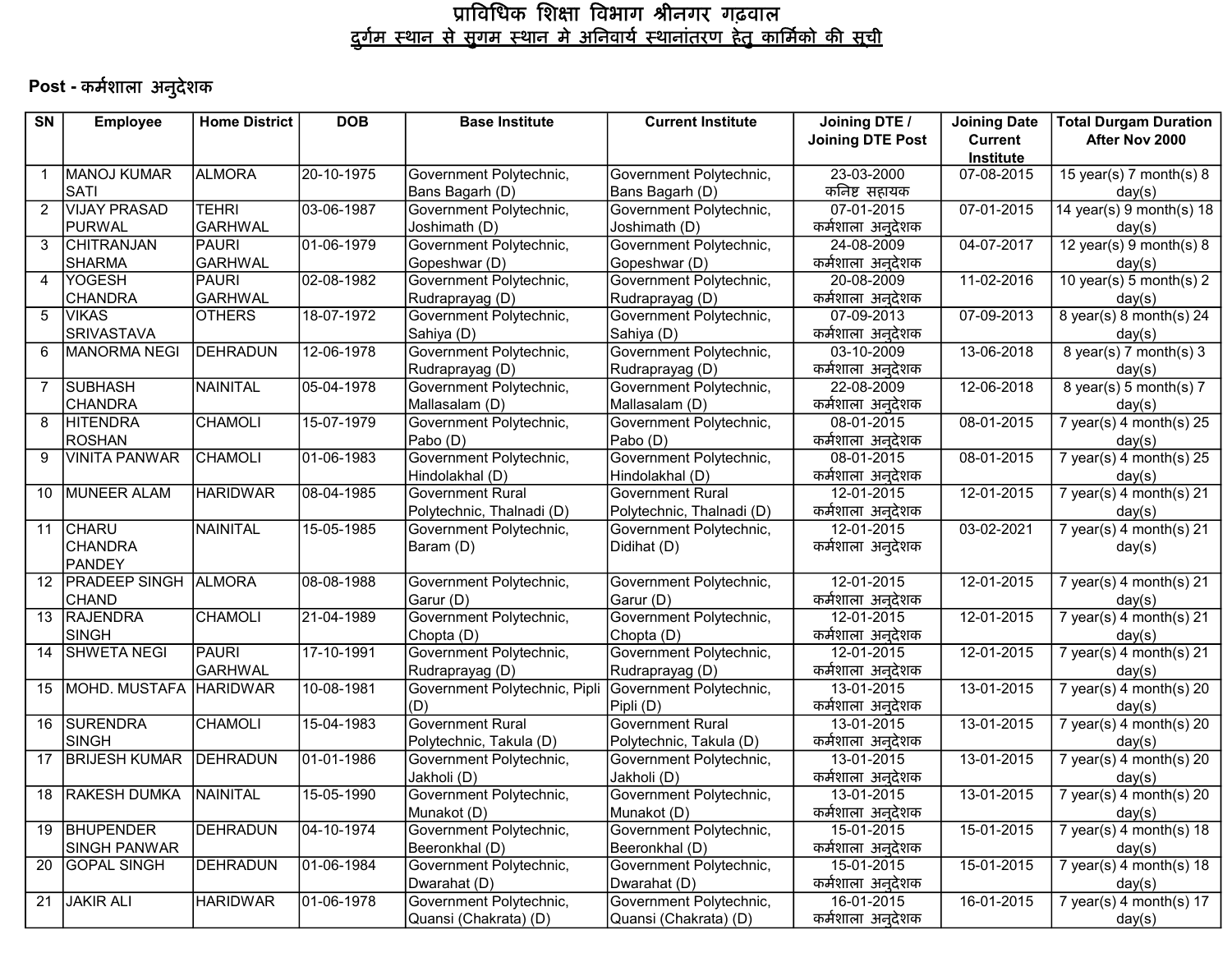| 22              | <b>AMIT KUMAR</b>           | DEHRADUN              | 15-09-1984 | Government Polytechnic,                      | Government Polytechnic,                      | 16-01-2015                | 16-01-2015       | 7 year(s) 4 month(s) $17$           |
|-----------------|-----------------------------|-----------------------|------------|----------------------------------------------|----------------------------------------------|---------------------------|------------------|-------------------------------------|
|                 |                             |                       |            | Kandikhal (D)                                | Kandikhal (D)                                | कर्मशाला अनूदेशक          |                  | day(s)                              |
| 23              | <b>VIPIN KUMAR</b>          | <b>HARIDWAR</b>       | 23-12-1986 | Government Polytechnic,                      | Government Polytechnic,                      | 16-01-2015                | 16-01-2015       | 7 year(s) 4 month(s) $17$           |
|                 |                             |                       |            | Gaja (D)                                     | Gaja (D)                                     | कर्मशाला अनुदेशक          |                  | day(s)                              |
| $\overline{24}$ | MAHESH                      | BAGESHWAR 18-07-1991  |            | Government Polytechnic,                      | Government Polytechnic,                      | 16-01-2015                | 16-01-2015       | 7 year(s) 4 month(s) $17$           |
|                 | GOSWAMI                     |                       |            | Kanda (D)                                    | Kanda (D)                                    | कर्मशाला अनुदेशक          |                  | day(s)                              |
|                 | 25 LAVRAJ SINGH             | PITHORAGAR            | 10-04-1982 | Government Polytechnic,                      | Government Polytechnic,                      | 17-01-2015                | 17-01-2015       | $7$ year(s) 4 month(s) 16           |
|                 | <b>MAPWAL</b>               | IH.                   |            | Baans (D)                                    | Baans (D)                                    | कर्मशाला अन् <b>दे</b> शक |                  | day(s)                              |
| $\overline{26}$ | MANOJ PANDEY                | NAINITAL              | 28-06-1987 | <b>Government Rural</b>                      | Government Rural                             | 17-01-2015                | 17-01-2015       | 7 year(s) 4 month(s) $16$           |
|                 |                             |                       |            | Polytechnic, Takula (D)                      | Polytechnic, Takula (D)                      | कर्मशाला अनुदेशक          |                  | day(s)                              |
| 27              | <b>SHYAM KUMAR</b>          | <b>HARIDWAR</b>       | 30-10-1984 | Government Polytechnic,                      | Government Polytechnic,                      | 19-01-2015                | 19-01-2015       | 7 year(s) $4$ month(s) $14$         |
|                 |                             |                       |            | Hindolakhal (D)                              | Hindolakhal (D)                              | कर्मशाला अनुदेशक          |                  | day(s)                              |
| 28              | <b>AJAY PRAKASH</b>         | RUDRAPRAYA 25-09-1987 |            | Government Polytechnic,                      | Government Polytechnic,                      | 19-01-2015                | 19-01-2015       | 7 year(s) 4 month(s) $14$           |
|                 |                             |                       |            | Chiniyalisaur (D)                            | Chiniyalisaur (D)                            | कर्मशाला अनुदेशक          |                  | day(s)                              |
| $\overline{29}$ | <b>DEEPAK KUMAR</b>         | <b>HARIDWAR</b>       | 25-08-1988 | Government Polytechnic,                      | Government Polytechnic,                      | 19-01-2015                | 19-01-2015       | $7$ year(s) 4 month(s) 14           |
|                 |                             |                       |            | Kulsari (D)                                  | Kulsari (D)                                  | कर्मशाला अनुदेशक          |                  | day(s)                              |
|                 | 30 MANGE RAM                | <b>HARIDWAR</b>       | 01-05-1982 | Government Polytechnic,                      | Government Polytechnic,                      | 20-01-2015                | 20-01-2015       | 7 year(s) $4$ month(s) $13$         |
|                 |                             |                       |            | Gauchar (D)                                  | Gauchar (D)                                  | कर्मशाला अन् <b>दे</b> शक |                  | day(s)                              |
| 31              | <b>BIRESH</b>               | <b>UTTARKASHI</b>     | 01-07-1983 | Government Polytechnic,                      | Government Polytechnic,                      | 20-01-2015                | 20-01-2015       | 7 year(s) 4 month(s) $13$           |
|                 | <b>CHANDRA</b>              |                       |            | Pabo (D)                                     | Pabo (D)                                     | कर्मशाला अनुदेशक          |                  | day(s)                              |
|                 | <b>AWASTHI</b>              |                       |            |                                              |                                              |                           |                  |                                     |
|                 | 32 RAJESH                   | PITHORAGAR 12-07-1984 |            | Government Polytechnic,                      | Government Polytechnic,                      | 20-01-2015                | $20-01-2015$     | 7 year(s) $4$ month(s) $13$         |
|                 |                             |                       |            | Baram (D)                                    | Baram (D)                                    | कर्मशाला अनुदेशक          |                  | day(s)                              |
| 33              | KIRAN KUMAR                 | <b>HARIDWAR</b>       | 06-07-1987 | Government Polytechnic,                      | Government Polytechnic,                      | 20-01-2015                | 20-01-2015       | 7 year(s) 4 month(s) $13$           |
|                 |                             |                       |            | Barkot (D)                                   | Barkot (D)                                   | कर्मशाला अनुदेशक          |                  | day(s)                              |
|                 | 34 AMIT KUMAR               | <b>HARIDWAR</b>       | 01-04-1988 | Government Polytechnic,                      | Government Polytechnic,                      | 20-01-2015                | 20-01-2015       | 7 year(s) 4 month(s) $13$           |
|                 |                             |                       |            | Gauchar (D)                                  | Gauchar (D)                                  | कर्मशाला अनुदेशक          |                  | day(s)                              |
|                 | 35 AJEET SINGH              | <b>TEHRI</b>          | 01-11-1988 | Government Polytechnic,                      | Government Polytechnic,                      | 20-01-2015                | 20-01-2015       | $7$ year(s) 4 month(s) 13           |
|                 | NEGI                        | <b>GARHWAL</b>        |            | Pokhari (D)                                  | Pokhari (D)                                  | कर्मशाला अनुदेशक          |                  | day(s)                              |
| $\overline{36}$ | <b>CHANDRA</b>              | NAINITAL              | 15-07-1990 | Government Polytechnic,                      | Government Polytechnic,                      | 20-01-2015                | $20 - 01 - 2015$ | 7 year(s) $4$ month(s) $13$         |
|                 | <b>BHANU SINGH</b>          |                       |            | Kanalichheena (D)                            | Kanalichheena (D)                            | कर्मशाला अनुदेशक          |                  | day(s)                              |
|                 | <b>JEENA</b><br>37 NAVEEN   | NAINITAL              |            |                                              |                                              | 20-01-2015                | 20-01-2015       |                                     |
|                 | CHANDRA ARYA                |                       | 01-09-1990 | Government Polytechnic,<br>Ganai Gangoli (D) | Government Polytechnic,<br>Ganai Gangoli (D) | कर्मशाला अनुदेशक          |                  | 7 year(s) 4 month(s) $13$           |
|                 | 38 VIMAL KUMAR              | DEHRADUN              | 04-07-1984 | Government Polytechnic,                      | Government Polytechnic,                      | 21-01-2015                | 21-01-2015       | day(s)<br>7 year(s) 4 month(s) $12$ |
|                 | PARLE                       |                       |            | Gairsain (D)                                 | Gairsain (D)                                 | कर्मशाला अनुदेशक          |                  | day(s)                              |
|                 | 39 SACHIN KUMAR             | <b>HARIDWAR</b>       | 10-09-1988 | Government Polytechnic,                      | Government Polytechnic,                      | 21-01-2015                | $21-01-2015$     | $7$ year(s) 4 month(s) 12           |
|                 |                             |                       |            | Pratapnagar (D)                              | Pratapnagar (D)                              | कर्मशाला अनुदेशक          |                  | day(s)                              |
| 40              | SANDEEP SINGH TEHRI         |                       | 23-01-1982 | Government Polytechnic,                      | Government Polytechnic,                      | 22-01-2015                | 22-01-2015       | 7 year(s) 4 month(s) 11             |
|                 | <b>RAWAT</b>                | <b>GARHWAL</b>        |            | Kulsari (D)                                  | Kulsari (D)                                  | कर्मशाल <u>ा अनुदेशक</u>  |                  | day(s)                              |
|                 | 41   PRAVESH KUMAR HARIDWAR |                       | 07-11-1986 | Government Polytechnic,                      | Government Polytechnic,                      | 22-01-2015                | 22-01-2015       | 7 year(s) 4 month(s) $11$           |
|                 |                             |                       |            | Barkot (D)                                   | Barkot (D)                                   | कर्मशाला अनुदेशक          |                  | day(s)                              |
|                 | 42 MOHTASEEM                | <b>HARIDWAR</b>       | 12-08-1975 | Government Polytechnic,                      | Government Polytechnic,                      | 23-01-2015                | 23-01-2015       | 7 year(s) $4$ month(s) $10$         |
|                 |                             |                       |            | Gaja (D)                                     | Gaja (D)                                     | कर्मशाला अनुदेशक          |                  | day(s)                              |
|                 | 43   NIRAJ KUMAR            | PITHORAGAR 01-05-1983 |            | Government Polytechnic, Sult                 | Government Polytechnic,                      | 23-01-2015                | 23-01-2015       | 7 year(s) 4 month(s) 10             |
|                 | <b>JOSHI</b>                | H                     |            | (D)                                          | Sult (D)                                     | कर्मशाला अनुदेशक          |                  | day(s)                              |
|                 | 44   VIDYANAND              | <b>UDHAM</b>          | 14-08-1986 | Government Polytechnic,                      | Government Polytechnic,                      | 23-01-2015                | 23-01-2015       | 7 year(s) $4$ month(s) $10$         |
|                 | MAURYA                      | <b>SINGH NAGAR</b>    |            | Kanalichheena (D)                            | Kanalichheena (D)                            | कर्मशाला अनुदेशक          |                  | day(s)                              |
| 45              | <b>ARVIND KUMAR</b>         | <b>HARIDWAR</b>       | 04-05-1987 | <b>Government Rural</b>                      | Government Rural                             | 23-01-2015                | 23-01-2015       | 7 year(s) $4$ month(s) $10$         |
|                 |                             |                       |            | Polytechnic, Thalnadi (D)                    | Polytechnic, Thalnadi (D)                    | कर्मशाला अनुदेशक          |                  | day(s)                              |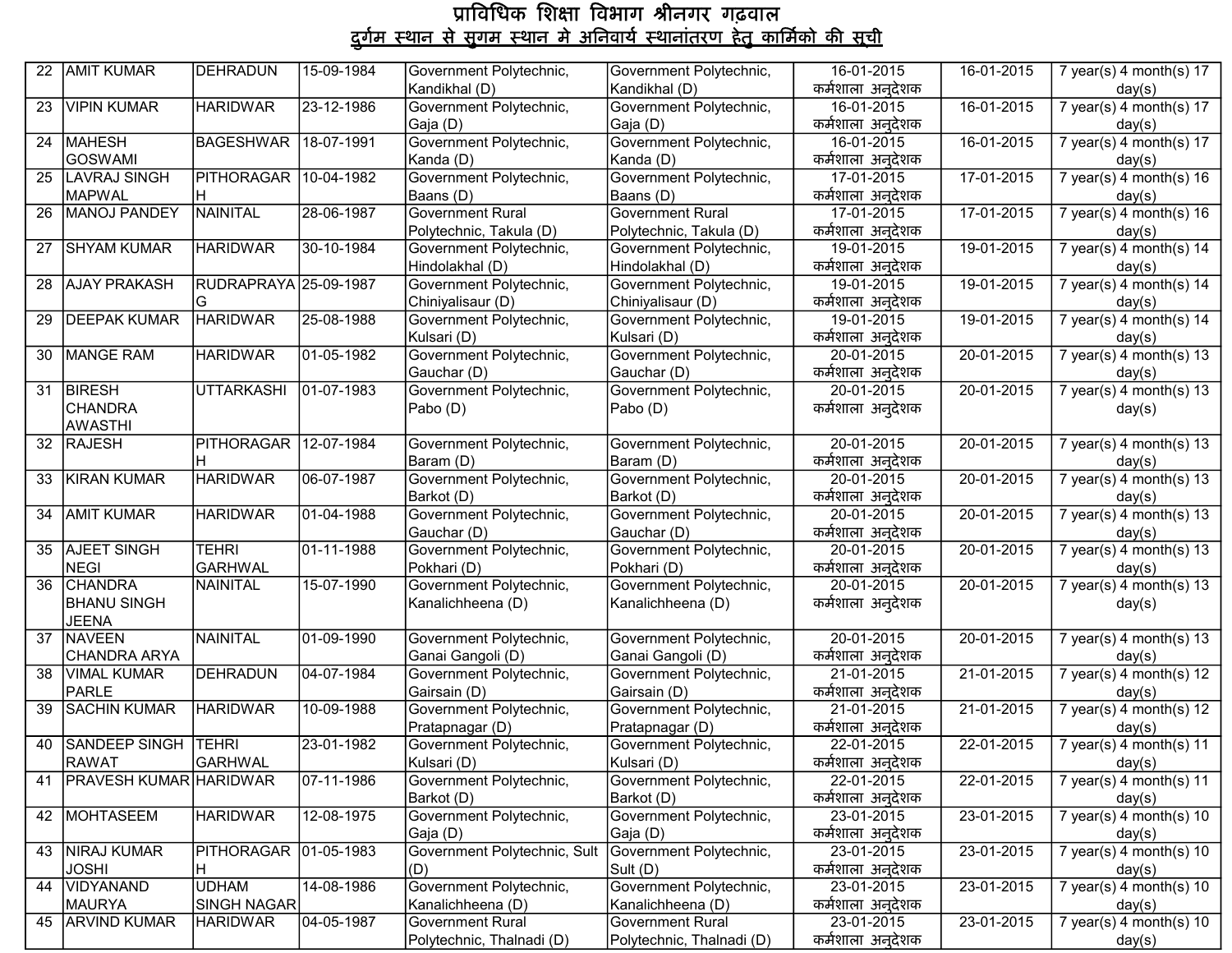| 46 | <b>VINOD SEMWAL</b>       | UTTARKASHI              | 06-07-1987 | Government Polytechnic,                | Government Polytechnic,             | 23-01-2015                     | 23-01-2015       | 7 year(s) $4$ month(s) $10$          |
|----|---------------------------|-------------------------|------------|----------------------------------------|-------------------------------------|--------------------------------|------------------|--------------------------------------|
|    |                           |                         |            | Rudraprayag (D)                        | Rudraprayag (D)                     | कर्मशाला अनुदेशक               |                  | day(s)                               |
| 47 | GULSHAN SINGH HARIDWAR    |                         | 27-05-1982 | Government Polytechnic,                | Government Polytechnic,             | 27-01-2015                     | $27 - 01 - 2015$ | 7 year(s) 4 month(s) $6$             |
|    |                           |                         |            | Baans (D)                              | Baans (D)                           | कर्मशाला अनुदेशक               |                  | day(s)                               |
| 48 | RAJESH PANDEY ALMORA      |                         | 15-04-1987 | Government Polytechnic,                | Government Polytechnic,             | 27-01-2015                     | 27-01-2015       | 7 year(s) 4 month(s) $6$             |
|    |                           |                         |            | Mallasalam (D)                         | Mallasalam (D)                      | कर्मशाला अनुदेशक               |                  | day(s)                               |
| 49 | <b>KRISHAN</b>            | <b>ALMORA</b>           | 01-04-1981 | Government Polytechnic,                | Government Polytechnic,             | 28-01-2015                     | $28-01-2015$     | $7$ year(s) 4 month(s) $5$           |
|    | <b>MOHAN PANDEY</b>       |                         |            | Munakot (D)                            | Munakot (D)                         | कर्मशाला अनुदेशक               |                  | day(s)                               |
|    | 50 RISHABH                | DEHRADUN                | 29-01-1989 | Government Polytechnic,                | Government Polytechnic,             | 29-01-2015                     | 29-01-2015       | $7$ year(s) 4 month(s) 4             |
|    | <b>CHANDRA</b>            |                         |            | Beeronkhal (D)                         | Beeronkhal (D)                      | कर्मशाला अनुदेशक               |                  | day(s)                               |
| 51 | HARENDRA DEV              | <b>UDHAM</b>            | 03-08-1981 | Government Polytechnic,                | Government Polytechnic,             | 30-01-2015                     | $30 - 01 - 2015$ | 7 year(s) 4 month(s) $3$             |
|    |                           | <b>SINGH NAGAR</b>      |            | Danya (D)                              | Danya (D)                           | कर्मशाला अनुदेशक               |                  | day(s)                               |
|    | 52 CHANDRA                | <b>ALMORA</b>           | 15-07-1990 | Government Polytechnic,                | Government Polytechnic,             | 02-02-2015                     | 02-02-2015       | 7 year(s) $4$ month(s) $0$           |
|    | <b>SHEKHAR</b>            |                         |            | Danya (D)                              | Danya (D)                           | कर्मशाला अनुदेशक               |                  | day(s)                               |
|    | <b>KANDPAL</b>            |                         |            |                                        |                                     |                                |                  |                                      |
| 53 | <b>NAND KISHOR</b>        | PAURI                   | 06-09-1976 | Government Polytechnic,                | Government Polytechnic,             | 10-03-2015                     | 10-03-2015       | $\frac{1}{7}$ year(s) 2 month(s) 25  |
|    |                           | <b>GARHWAL</b>          |            | Kandikhal (D)                          | Kandikhal (D)                       | कर्मशाला अनुदेशक               |                  | day(s)                               |
| 54 | <b>BANKA SINGH</b>        | <b>TEHRI</b>            | 12-02-1979 | Government Polytechnic,                | Government Polytechnic,             | 14-01-2015                     | $02 - 08 - 2015$ | 6 year(s) 10 month(s) $0$            |
|    | <b>PANWAR</b>             | <b>GARHWAL</b>          |            | Jakhanidhar (D)                        | Jakhanidhar (D)                     | कर्मशाला अनुदेशक               |                  | day(s)                               |
| 55 | <b>CHAMAN LAL</b>         | <b>OTHERS</b>           | 11-09-1976 | Government Polytechnic,                | Government Polytechnic,             | 24-08-2009                     | 05-07-2017       | 6 year(s) 5 month(s) $0$             |
|    |                           |                         |            | Quansi (Chakrata) (D)                  | Quansi (Chakrata) (D)               | कर्मशाला अनुदेशक               |                  | day(s)                               |
| 56 | <b>NARESH</b>             | <b>OTHERS</b>           | 20-07-1975 | <b>Government Rural</b>                | <b>Government Rural</b>             | 26-08-2009                     | 07-07-2017       | 6 year(s) 4 month(s) $27$            |
|    |                           |                         |            | Polytechnic, Thalnadi (D)              | Polytechnic, Thalnadi (D)           | कर्मशाला अनुदेशक               |                  | day(s)                               |
|    | 57 MUKESH KUMAR           | NAINITAL                | 02-02-1989 | <b>Government Girls</b>                | <b>Government Girls</b>             | $01-03-2016$                   | 01-03-2016       | 6 year(s) $3$ month(s) $2$           |
|    | <b>PANDEY</b>             |                         |            | Polytechnic, Jainti (D)                | Polytechnic, Jainti (D)             | कर्मशाला अनुदेशक               |                  | day(s)                               |
| 58 | <b>SUKESH KUMAR</b>       | PAURI                   | 12-09-1978 | Government Polytechnic,                | Government Polytechnic,             | 05-03-2016                     | 05-03-2016       | 6 year(s) $2$ month(s) $29$          |
|    |                           | <b>GARHWAL</b>          |            | Gopeshwar (D)                          | Gopeshwar (D)                       | कर्मशाला अनुदेशक               |                  | day(s)                               |
| 59 | <b>MAHESH</b>             | <b>UDHAM</b>            | 12-09-1985 | Government Polytechnic,                | Government Polytechnic,             | 08-03-2016                     | $08 - 03 - 2016$ | 6 year(s) $2$ month(s) $26$          |
|    | <b>CHANDRA</b>            | <b>SINGH NAGAR</b>      |            | Mallasalam (D)                         | Mallasalam (D)                      | कर्मशाला अनुदेशक               |                  | day(s)                               |
|    | <b>SHARMA</b>             |                         |            |                                        |                                     |                                |                  |                                      |
|    | 60 MOHD. IRFAN            | <b>UDHAM</b>            | 03-07-1982 | Government Polytechnic,                | Government Polytechnic,             | 16-03-2016                     | 16-03-2016       | 6 year(s) $2$ month(s) $18$          |
|    |                           | <b>SINGH NAGAR</b>      |            | Dwarahat (D)                           | Dwarahat (D)                        | कर्मशाला अनुदेशक               |                  | day(s)                               |
|    | 61 OM PARKASH             | <b>OTHERS</b>           | 06-04-1975 | Government Polytechnic,                | Government Polytechnic,             | 26-08-2009                     | 05-07-2017       | 4 year(s) 10 month(s) $27$           |
|    |                           |                         |            | Satpuli (D)                            | Satpuli (D)                         | कर्मशाला अनुदेशक               |                  | day(s)                               |
| 62 | <b>KAVIT SUYAL</b>        | NAINITAL                | 01-07-1980 | Government Polytechnic,                | Government Polytechnic,             | 25-08-2009                     | 05-07-2017       | 4 year(s) 10 month(s) $27$           |
|    |                           |                         |            | Kanda (D)                              | Kanda (D)                           | कर्मशाला अनुदेशक               |                  | day(s)                               |
| 63 | <b>KARAM SINGH</b>        | DEHRADUN                | 10-03-1981 | Government Polytechnic,                | Government Polytechnic,             | $26 - 08 - 2009$               | 05-07-2017       | 4 year(s) 10 month(s) 27             |
|    | <b>CHAUHAN</b>            |                         |            | Sahiya (D)                             | Sahiya (D)                          | कर्मशाला अनुदेशक               |                  | day(s)                               |
|    | 64 SHOBHIT KUMAR HARIDWAR |                         | 18-08-1984 | Government Polytechnic,                | Government Polytechnic,             | 26-08-2009                     | 14-06-2018       | 4 year(s) 10 month(s) $5$            |
|    | <b>CHAUHAN</b>            |                         |            | Badechheena (D)                        | Badechheena (D)                     | कर्मशाला अनुदेशक               |                  | day(s)                               |
|    | 65   DHEERAJ              | <b>DEHRADUN</b>         | 02-02-1973 | Government Polytechnic,                | Government Polytechnic,             | 20-08-2009                     | 18-09-2019       | 4 year(s) $2$ month(s) $21$          |
|    | <b>KATIYAR</b>            |                         |            | Kandikhal (D)                          | Kandikhal (D)                       | कर्मशाला अनुदेशक               |                  | day(s)                               |
|    | 66 RANJEET SINGH          | <b>HARIDWAR</b>         | 07-02-1975 | Government Polytechnic,                | Government Polytechnic,             | 31-08-2009                     | 12-06-2018       | $3$ year(s) 11 month(s) 21           |
|    |                           |                         |            | Bachhelikhal (D)                       | Bachhelikhal (D)                    | कर्मशाला अनुदेशक               |                  | day(s)                               |
| 67 | <b>SARDAR SINGH</b>       | PAURI<br><b>GARHWAL</b> | 10-06-1975 | Government Polytechnic,<br>Pabo (D)    | Government Polytechnic,<br>Pabo (D) | 22-08-2009<br>कर्मशाला अनुदेशक | 12-06-2018       | $3$ year(s) 11 month(s) 21           |
|    | <b>SHYAM SINGH</b>        | <b>HARIDWAR</b>         |            | Government Polytechnic,                | Government Polytechnic,             | 10-06-2010                     |                  | day(s)                               |
| 68 |                           |                         | 02-03-1968 |                                        | Gauchar (D)                         | कर्मशाला अनुदेशक               | 13-06-2018       | 3 year(s) 11 month(s) 20             |
| 69 | <b>JAGAT SINGH</b>        | <b>ALMORA</b>           | 05-06-1969 | Gauchar (D)<br>Government Polytechnic, | Government Polytechnic,             | 07-09-2013                     | 13-06-2018       | day(s)<br>$3$ year(s) 11 month(s) 20 |
|    | <b>NEGI</b>               |                         |            | Badechheena (D)                        | Badechheena (D)                     | कर्मशाला अनुदेशक               |                  | day(s)                               |
|    |                           |                         |            |                                        |                                     |                                |                  |                                      |